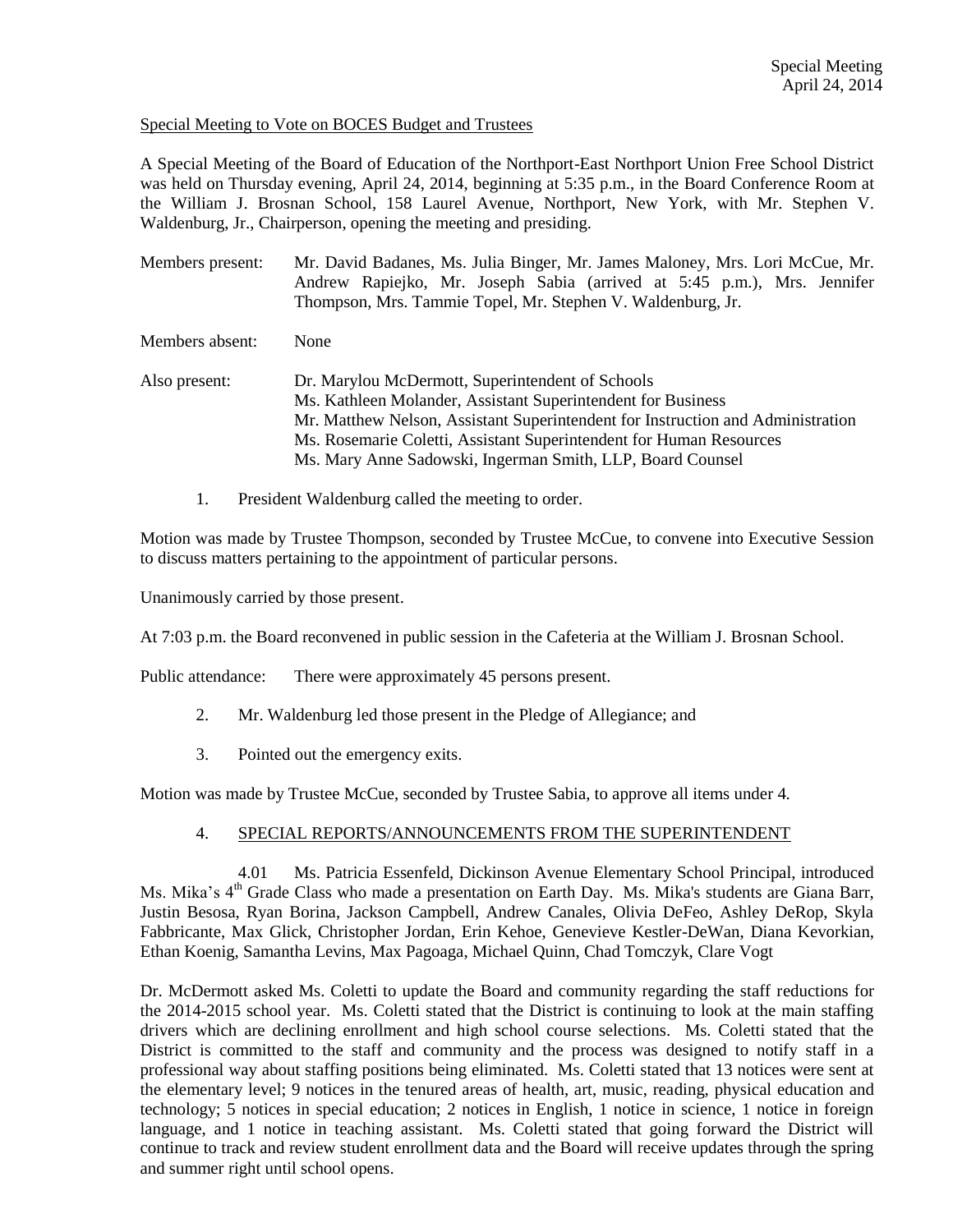## 5. PROPOSED WESTERN SUFFOLK BOCES ADMINISTRATIVE BUDGET FOR 2014- 2015

Motion was made by Trustee McCue, seconded by Trustee Maloney, to approve the Proposed Western Suffolk BOCES Administrative Budget for 2014-2015.

Unanimously carried.

## 6. CANDIDATES FOR THREE YEAR TERMS ON THE WESTERN SUFFOLK BOCES BOARD OF EDUCATION

Motion was made by Trustee Rapiejko, seconded by Trustee Thompson, to approving Mrs. Jeannette Santos and Mr. Peter Wunsch to the BOCES Board of Education

6.01 Vote for two candidates for three year terms on the Western Suffolk BOCES Board of Education

> 6.01.1 Mrs. Jeannette Santos (Amityville UFSD) 6.01.2 Mr. Peter Wunsch (Commack UFSD)

Unanimously carried.

- 4. APPROVAL OF MINUTES
	- 4.01 There were no minutes for approval.

Motion was made by Trustee Sabia, seconded by Trustee Topel, to approve all items under 8.

### 8. SUPERINTENDENT'S REPORT, GENERAL – FOR BOARD ACTION

8.01 Personnel Actions Report, dated April 24, 2014, attached and made part of the official minutes.

President Waldenburg announced the retirement of Ms. Patricia Trani after twenty-seven years of service to the District, and Ms. Lori Kohan after thirty-four years and five months of service to the District.

8.02 Appointing Joseph Wooley as Hearing Officer to conduct hearings pursuant to Section 3214 of the Education Law of the State of New York for the 2013-2014 school year

Vote on Trustee Sabia's motion to approve all items under 8. was unanimously carried.

Motion was made by Trustee Maloney, seconded by Trustee Sabia, to approve all items under 9., including item 9.09 (Property Tax Report Card resolution)

## 9. SUPERINTENDENT'S REPORT, FINANCIAL – FOR BOARD ACTION

- 9.01 Receiving the following donations to the District:
- 9.01.1 \$240.00 from the Faculty Scholarship Concert to the Robert Padgett Scholarship
- 9.01.3 \$150.00 from the Faculty Scholarship Concert to the James J. Cassara Scholarship
- 9.01.4 \$325.00 from the Faculty Scholarship Concert to the Dora Clarke Scholarship
- 9.01.5 \$50.00 from Patricia and Frank Petrone to the Michael C. Kauffman Memorial Scholarship

9.01.6 \$1,500.00 from the Northport Community Jazz Orchestra to the Michael C. Kauffman Memorial Scholarship

9.01.7 \$100.00 from Camilo B. Sierra to the Robert and Marjorie Krueger Scholarship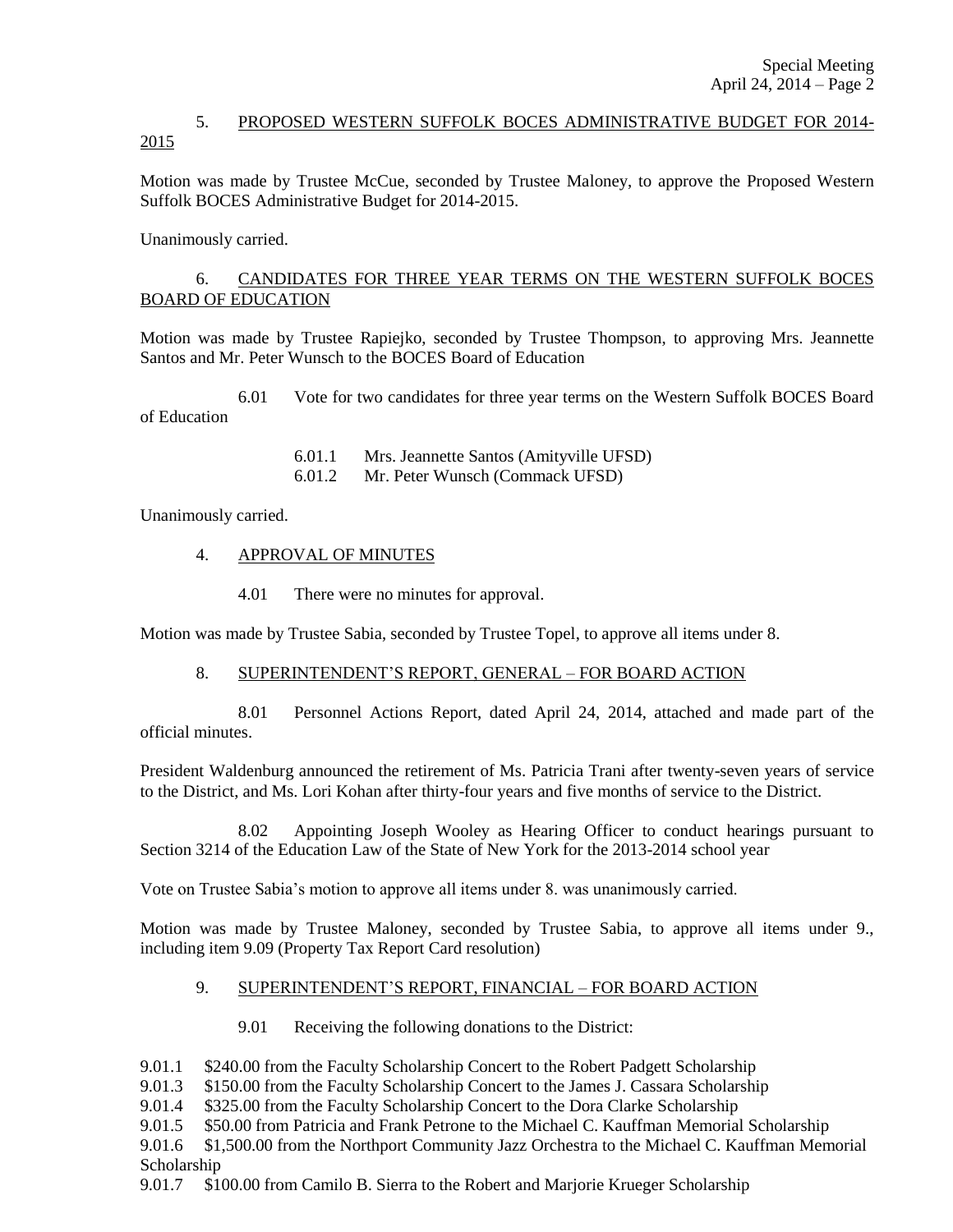#### 9.01.8 \$6,000.00 from Steven L. Ingerman to the Henrietta Ackerly Memorial Scholarship

9.02 Approving the following resolution:

"BE IT RESOLVED, that the Board of Education hereby gratefully accepts a donation of \$693 from Northport-East Northport residents whose names are more fully set forth in the attached document, for the purposes of covering the cost of alternative Washington D.C. field trips for Northport Middle School students, and increase the 2013-2014 budget code A2110.4161.23.2902 by \$693 for this purpose.

BE IT RESOLVED, that the Board of Education hereby approves an increase in the revenue code A2705 of the 2013-2014 budget by \$693 with the understanding that this increase in revenue is the result of donations from Northport-East Northport residents."

9.03 Approving the following resolution:

"BE IT RESOLVED, that the Board of Education hereby gratefully accepts a donation of \$1,000 from Michael and Christen Brunone toward the cost of Chris Herren, speaker for RAP Week at Northport High School and to increase the 2013-2014 budget code A2110.4010.00.1502 by \$1,000 for this purpose.

BE IT RESOLVED, that the Board of Education hereby approves an increase in the revenue code A2705 of the 2013-2014 budget by \$1,000 with the understanding that this increase in revenue is the result of donations from Michael and Christen Brunone."

9.04 Approving the following resolution:

"BE IT RESOLVED, that the Board of Education hereby gratefully accepts a donation of \$1,758.04 from the Northport High School Student Activity Fund towards the cost of the Northport High School Chorus/Orchestra Music in the Parks field trip and to increase the 2013-2014 budget code A2110.4010.00.2100 by \$1,758.04 for this purpose.

BE IT RESOLVED, that the Board of Education hereby approves an increase in the revenue code A2705 of the 2013-2014 budget by \$1,758.04 with the understanding that this increase in revenue is the result of donations from the Northport High School Student Activity Fund."

9.05 Approving the following resolution:

"BE IT RESOLVED, that the Board of Education hereby gratefully accepts a donation of \$5,647 from Northport-East Northport residents whose names are more fully set forth in the attached document, for the purpose of the Northport High School Chorus/Orchestra Music in the Parks field trip and to increase the 2013-2014 budget code A2110.4010.00.2100 by \$5,647 for this purpose.

BE IT RESOLVED, that the Board of Education hereby approves an increase in the revenue code A2705 of the 2013-2014 budget by \$5,647 with the understanding that this increase in revenue is the result of donations from the Northport-East Northport residents."

9.06 Approving the following resolution:

"BE IT RESOLVED, that the Board of Education hereby gratefully accepts a donation of \$12,000 from Northport-East Northport residents whose names are more fully set forth in the attached document, for the purpose of the Northport Middle School Sixth Grade trip to Medieval Times in Lyndhurst, New Jersey Tuesday, May 13, 2014 and increase the 2013-2014 budget code A2110.4161.23.2902 by \$12,000 for this purpose.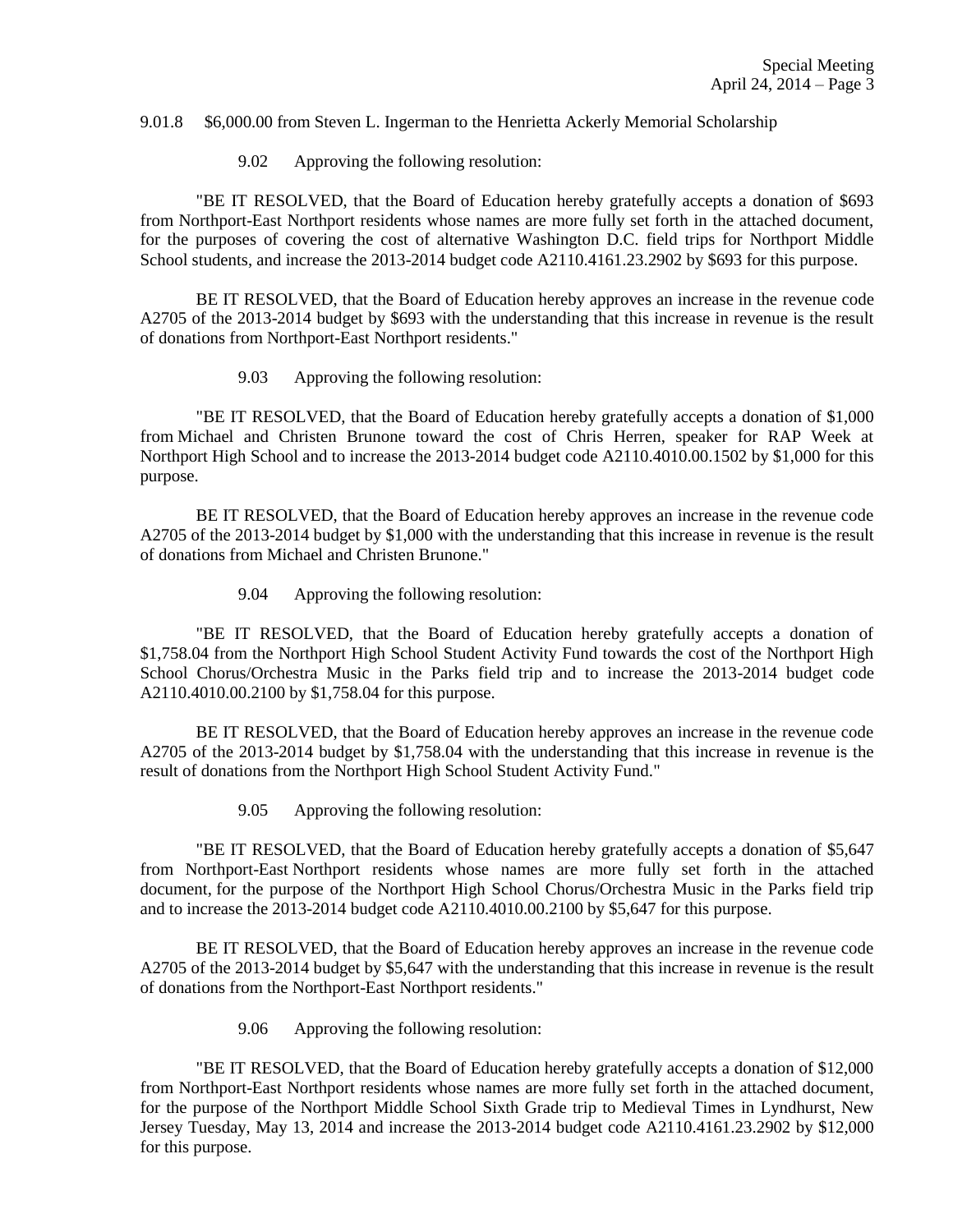BE IT RESOLVED, that the Board of Education hereby approves an increase in the revenue code A2705 of the 2013-2014 budget by \$12,000 with the understanding that this increase in revenue is the result of donations from Northport-East Northport residents."

9.07 Authorizing the Board President to sign contracts with the following school district to provide health services for Northport-East Northport students attending schools in that district during the 2013-2014 school year:

9.07.1 Hicksville Union Free School District, one (1) student attending Holy Trinity High School @ \$600.02, totaling \$600.02.

9.08 Approving an Agreement with Sound Actuarial Consulting, LLC for the purpose of conducting an actuarial analysis of the District's workers' compensation self-insurance program

9.09 Approving the following resolution:

"BE IT RESOLVED, that pursuant to the requirements set forth in Section 1716 of the Education Law of the State of New York, the Board of Education of the Northport-East Northport Union Free School District hereby authorizes the submission of the attached Property Tax Report Card to the State Education Department"

Vote on Trustee Maloney's motion to approve all items under 9., including item 9.09 (Property Tax Report Card resolution) was unanimously carried.

- 10. NEW BUSINESS
	- 10.01 Presentation on Proposed Changes to Class Rank

Ms. Cynthia Fitzgerald, Director of Student Support Services, and Ms. Irene McLaughlin, High School Principal, presented the proposed changes to class rank and weighting for the incoming  $9<sup>th</sup>$  grade students. Ms. Fitzgerald stated that the college admissions process had changed drastically in the last decade. As a result of these changes, high schools have to take a closer look at current practices to ensure that every student can be presented for post secondary opportunities in the most favorable light. Class rank is a number assigned to each student indicating his or her academic standing in the graduating class. Northport High School currently compares students with one another using the class rank. Class rank is calculated using a student's "weighted" grade point average. The level of difficulty or rigor of the class is the criteria used to determine whether a course will be weighted. Currently, weighted courses yield an additional ten points which are calculated into the final weighted grade point average. A student's weighted average in all courses taken will determine that student's rank in class. Ms. Fitzgerald reviewed some of the weighted courses offered at Northport High School.

The recommendation for the class rank is that Northport High School will no longer report rank to post secondary institutions beginning with the incoming  $9<sup>th</sup>$  grade, graduating class of 2018. The high school will compute an internal class rank for the purpose of honoring students with academic achievement upon commencement. The course weight recommendations are for Advanced Placement and International Baccalaureate courses to earn an additional 10%, and dual enrollment and honor courses to earn an additional 5%. Ms. Fitzgerald stated that these recommendations are being made because colleges do not recognize or consider the current weighting system, courses will be recognized for their rigor and level of difficulty more accurately, and the new recommendation will reward students based on academic achievement in the course, rather than all students earning ten points simply for enrolling in the course.

The Honors/Pass/Fail recommendation is to eliminate this option. Currently Northport High School students can opt out of earning a numerical grade in one elective course per year and opt to be graded with an H, P or F. Attendance and performance in every course at Northport High School is equally valued and should be a part of a student's academic profile. The Physical Education recommendation is to eliminate